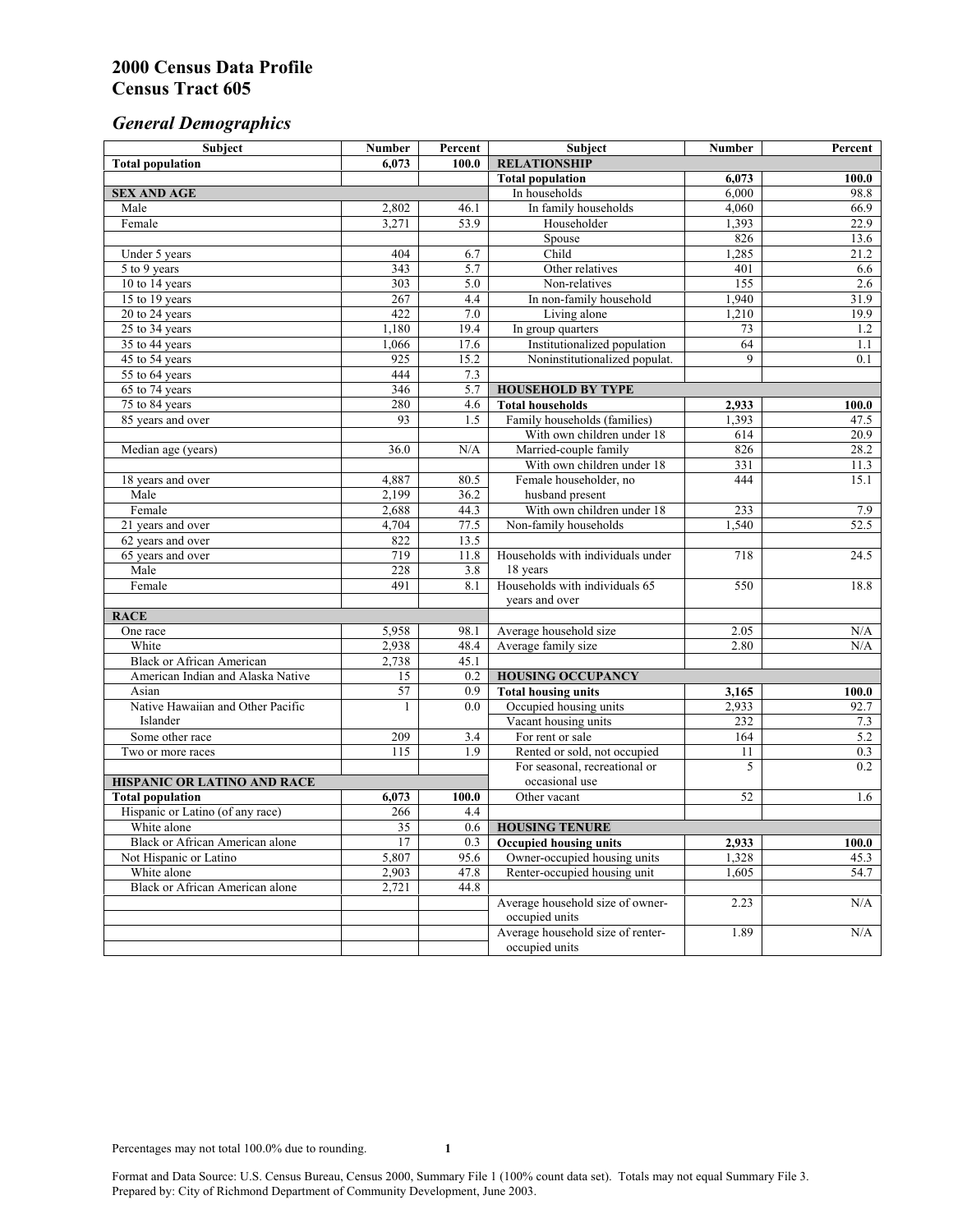# *Social Characteristics*

| <b>Subject</b>                                                                 | <b>Number</b>            | Percent                        | Subject                                       | Number          | Percent |
|--------------------------------------------------------------------------------|--------------------------|--------------------------------|-----------------------------------------------|-----------------|---------|
| <b>SCHOOL ENROLLMENT</b>                                                       | <b>RESIDENCE IN 1995</b> |                                |                                               |                 |         |
| Population 3 years and over enrolled in                                        | 1,257                    | 100.0                          | Population 5 years and over                   | 5,650           | 100.0   |
| school                                                                         |                          |                                | Same house in 1995                            | 2,604           | 46.1    |
| Nursery school, preschool                                                      | 122                      | 9.7                            | Different house in the U.S. in                | 2.795           | 49.5    |
| Kindergarten                                                                   | 82                       | 6.5                            | 1995                                          |                 |         |
| Elementary school (grades 1-8)                                                 | 541                      | 43.0                           | Same county                                   | 1,557           | 27.6    |
| High school (grades 9-12)                                                      | 192                      | 15.3                           | Different county                              | 1,238           | 21.9    |
| College or graduate school                                                     | 320                      | 25.5                           | Same state                                    | 748             | 13.2    |
|                                                                                |                          |                                | Different state                               | 490             | 8.7     |
| <b>EDUCATIONAL ATTAINMENT</b>                                                  |                          |                                | Elsewhere in 1995                             | 251             | 4.4     |
| Population 25 years and over                                                   | 4,361                    | 100.0                          |                                               |                 |         |
| Less than 9 <sup>th</sup> grade                                                | 244                      | 5.6                            | NATIVITY AND PLACE OF BIRTH                   |                 |         |
| $9th$ to $12th$ grade, no diploma                                              | 607                      | 13.9                           | <b>Total population</b>                       | 6,073           | 100.0   |
| High school graduate (includes equivalency)                                    | 933                      | 21.4                           | Native                                        | 5.770           | 95.0    |
| Some college, no degree                                                        | 787                      | 18.0                           | Born in United States                         | 5,717           | 94.1    |
| Associate degree                                                               | 208                      | 4.8                            | State of residence                            | 3,773           | 62.1    |
| Bachelor's degree                                                              | 1,051                    | 24.1                           | Different state                               | 1,944           | 32.0    |
| Graduate or professional degree                                                | 531                      | 12.2                           | Born outside United States                    | 53              | 0.9     |
| Percent high school graduate or higher                                         | 80.5%                    | N/A                            | Foreign born                                  | $\frac{303}{ }$ | 5.0     |
| Percent bachelor's degree or higher                                            | 36.3%                    | N/A                            | Entered 1990 to March 2000                    | 243             | 4.0     |
|                                                                                |                          |                                | Naturalized citizen                           | 50              | 0.8     |
| <b>MARITAL STATUS</b>                                                          |                          |                                | Not a citizen                                 | 253             | 4.2     |
| Population 15 years and over                                                   | 4.996                    | 100.0                          |                                               |                 |         |
| Never married                                                                  | 1,895                    | 37.9                           | <b>REGION OF BIRTH OF FOREIGN BORN</b>        |                 |         |
| Now married, not including separated                                           | 1,986                    | 39.8                           | Total (excluding born at sea)                 | 303             | 100.0   |
| Separated                                                                      | 128                      | 2.6                            | Europe                                        | 51              | 16.8    |
| Widowed                                                                        | 400                      | 8.0                            | Asia                                          | 26              | 8.6     |
| Female                                                                         | 337                      | 6.7                            | Africa                                        | 24              | 7.9     |
| Divorced                                                                       | 587                      | 11.7                           | Oceania                                       | $\theta$        | 0.0     |
| Female                                                                         | 327                      | 6.5                            | Latin America                                 | 202             | 66.7    |
|                                                                                |                          |                                | Northern America                              | $\theta$        | 0.0     |
| <b>GRANDPARENTS AS CAREGIVERS</b>                                              | 70                       | <b>LANGUAGE SPOKEN AT HOME</b> |                                               |                 |         |
| Grandparent living in household with<br>one or more own grandchildren under 18 |                          | 100.0                          | Population 5 years and over<br>5,650<br>100.0 |                 |         |
| vears                                                                          |                          |                                | English only                                  | 5,197           | 92.0    |
| Grandparent responsible for grandchildren                                      | 28                       | 40.0                           | Language other than English                   | 453             | 8.0     |
|                                                                                |                          |                                | Speak English less than                       | 200             | 3.5     |
| <b>VETERAN STATUS</b>                                                          |                          |                                | "very well"                                   |                 |         |
| Civilian population 18 years and over                                          | 4,876                    | 100.0                          | Spanish                                       | 279             | 4.9     |
| Civilian veterans                                                              | 521                      | 10.7                           | Speak English less than                       | 171             | 3.0     |
|                                                                                |                          |                                | "very well"                                   |                 |         |
| <b>DISABILITY STATUS OF THE CIVILIAN</b>                                       | Other Indo-European      | 139                            | 2.5                                           |                 |         |
| NONINSTITUTIONALIZED POPULATION                                                | languages                |                                |                                               |                 |         |
| Population 5 to 20 years                                                       | 894                      | 100.0                          | Speak English less than                       | 29              | 0.5     |
| With a disability                                                              | 98                       | 11.0                           | "very well"                                   |                 |         |
| Population 21 to 64 years                                                      | 4.012                    | 100.0                          | Asian and Pacific Island                      | 14              | 0.2     |
| With a disability                                                              | 758                      | 18.9                           | languages                                     |                 |         |
| Percent employed                                                               | 58.6%                    | N/A                            | Speak English less than                       | $\overline{0}$  | 0.0     |
| No disability                                                                  | 3,254                    | 81.1                           | "very well"                                   |                 |         |
| Percent employed                                                               | 79.4%                    | N/A                            | Other Languages                               | 21              | 0.4     |
| Population 65 years and over                                                   | 679                      | 100.0                          | Speak English less than                       | $\mathbf{0}$    | 0.0     |
| With a disability                                                              | 343                      | 50.5                           | "very well"                                   |                 |         |

Format and Data Source: U.S. Bureau of the Census, Census 2000, Summary File 3 (sample data set). Totals may not equal Summary File 1 due to sampling.

Prepared by: City of Richmond Department of Community Development, June 2003.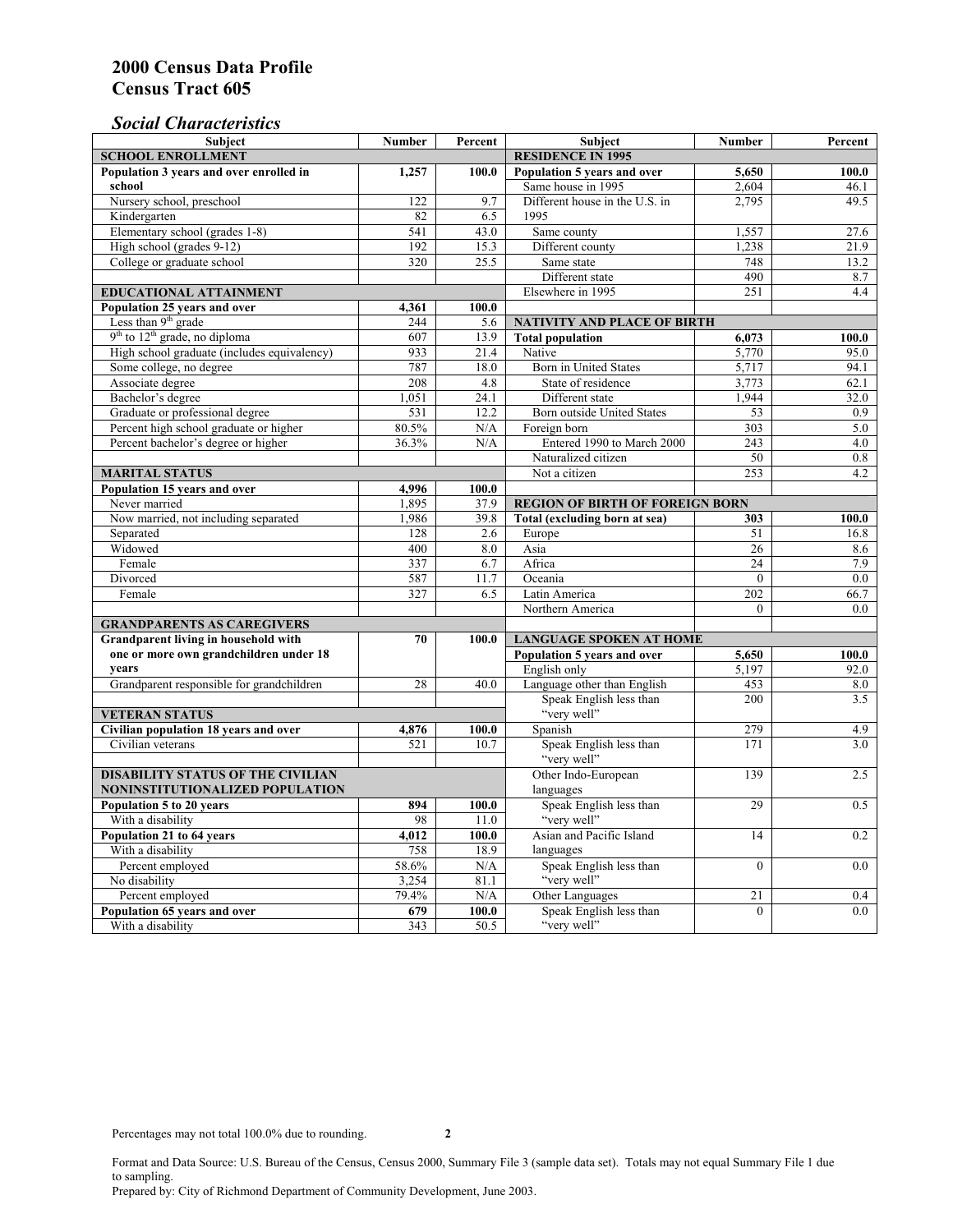# *Economic Characteristics*

| <b>Subject</b>                                     | Number       | Percent | Subject                                    | Number          | Percent |
|----------------------------------------------------|--------------|---------|--------------------------------------------|-----------------|---------|
| <b>EMPLOYMENT STATUS</b>                           |              |         | <b>INCOME IN 1999</b>                      |                 |         |
| Population 16 years and over                       | 4,962        | 100.0   | <b>Households</b>                          | 2,951           | 100.0   |
| In labor force                                     | 3,372        | 68.0    | Less than \$10,000                         | 430             | 14.6    |
| Civilian labor force                               | 3,355        | 67.6    | \$10,000 to \$14,999                       | 215             | 7.3     |
| Employed                                           | 3,203        | 64.6    | \$15,000 to \$24,999                       | 546             | 18.5    |
| Unemployed                                         | 152          | 3.1     | \$25,000 to \$34,999                       | 503             | 17.0    |
| Percent of civilian labor force                    | 4.5%         | N/A     | \$35,000 to \$49,999                       | 413             | 14.0    |
| Armed Forces                                       | 17           | 0.3     | \$50,000 to \$74,999                       | 488             | 16.5    |
| Not in labor force                                 | 1,590        | 32.0    | \$75,000 to \$99,999                       | 170             | 5.8     |
| Females 16 years and over                          | 2,737        | 100.0   | \$100,000 to \$149,999                     | 123             | 4.2     |
| In labor force                                     | 1,692        | 61.8    | \$150,000 to \$199,999                     | 26              | 0.9     |
| Civilian labor force                               | 1,692        | 61.8    | \$200,000 or more                          | $\overline{37}$ | 1.3     |
| Employed                                           | 1,587        | 58.0    | Median household income (dollars)          | 30,183          | N/A     |
| Own children under 6 years                         | 439          | 100.0   |                                            |                 |         |
| All parents in family in labor force               | 314          | 71.5    | With earnings                              | 2,432           | 82.4    |
|                                                    |              |         | Mean earnings (dollars)                    | 42,544          | N/A     |
| <b>COMMUTING TO WORK</b>                           |              |         | With Social Security income                | 590             | 20.0    |
| Workers 16 years and over                          | 3,159        | 100.0   | Mean Social Security income                | 10,844          | N/A     |
| Car, truck, or van – drove alone                   | 2,290        | 72.5    | (dollars)                                  |                 |         |
| Car, truck, or van - carpooled                     | 492          | 15.6    | With Supplemental Security income          | 109             | 3.7     |
| Public transportation (including taxicab)          | 219          | 6.9     | Mean Supplemental Security                 | 7,437           | N/A     |
| Walked                                             | 88           | 2.8     | income (dollars)                           |                 |         |
| Other means                                        | 10           | 0.3     | With public assistance income              | 92              | 3.1     |
| Worked at home                                     | 60           | 1.9     |                                            | 1,018           | N/A     |
|                                                    |              |         | Mean public assistance income<br>(dollars) |                 |         |
| Mean travel time to work (minutes)                 | 20.2         | N/A     |                                            |                 |         |
|                                                    |              |         | With retirement income (dollars)           | 328             | 11.1    |
| Employed civilian population 16 years and over     | 3,203        | 100.0   | Mean retirement income (dollars)           | 8.115           | N/A     |
| <b>OCCUPATION</b>                                  |              |         |                                            |                 |         |
| Management, professional, and related occupations  | 1,306        | 40.8    | <b>Families</b>                            | 1,427           | 100.0   |
| Service occupations                                | 541          | 16.9    | Less than \$10,000                         | 167             | 11.7    |
| Sales and office occupations                       | 812          | 25.4    | \$10,000 to \$14,999                       | 44              | 3.1     |
| Farming, fishing, and forestry occupations         | $\mathbf{0}$ | 0.0     | \$15,000 to \$24,999                       | 183             | 12.8    |
| Construction, extraction, and maintenance          | 154          | 4.8     | \$25,000 to \$34,999                       | 250             | 17.5    |
| occupations                                        |              |         | \$35,000 to \$49,999                       | 244             | 17.1    |
| Production, transportation, and material moving    | 390          | 12.2    | \$50,000 to \$74,999                       | 315             | 22.1    |
| occupations                                        |              |         | \$75,000 to \$99,999                       | 124             | 8.7     |
|                                                    |              |         | \$100,000 to \$149,999                     | 48              | 3.4     |
| <b>INDUSTRY</b>                                    |              |         | \$150,000 to \$199,999                     | 26              | 1.8     |
| Agriculture, forestry, fishing and hunting, and    | 11           | 0.3     | \$200,000 or more                          | 26              | 1.8     |
| mining                                             |              |         | Median family income (dollars)             | 39,688          | N/A     |
| Construction                                       | 181          | 5.7     |                                            |                 |         |
| Manufacturing                                      | 359          | 11.2    | Per capita income (dollars)                | 20,824          | N/A     |
| Wholesale trade                                    | 163          | 5.1     | <b>Median earnings (dollars)</b>           |                 |         |
| Retail trade                                       | 223          | $7.0\,$ | Male full-time, year-round workers         | 32,167          | N/A     |
| Transportation and warehousing, and utilities      | 86           | 2.7     | Female full-time, year-round workers       | 27,271          | N/A     |
| Information                                        | 62           | 1.9     |                                            | Number          | Percent |
| Finance, insurance, real estate, and rental and    | 309          | 9.6     |                                            | below           | below   |
| leasing                                            |              |         |                                            | poverty         | poverty |
| Professional, scientific, management,              | 404          | 12.6    | Subject                                    | level           | level   |
| administrative, and waste management services      |              |         | <b>POVERTY STATUS IN 1999</b>              |                 |         |
| Educational, health and social services            | 720          | 22.5    | Families                                   | 178             | 12.5    |
| Arts, entertainment, recreation, accommodation and | 260          | 8.1     | With related children under 18 years       | 113             | 15.2    |
| food services                                      |              |         | With related children under 5 years        | 37              | 9.6     |
| Other services (except public administration)      | 149          | 4.7     | Families with female householder, no       | 100             | 23.7    |
| Public Administration                              | 276          | 8.6     | husband present                            |                 |         |
|                                                    |              |         | With related children under 18 years       | 79              | 27.2    |
| <b>CLASS OF WORKER</b>                             |              |         | With related children under 5 years        | 23              | 18.9    |
| Private wage and salary workers                    | 2,223        | 69.4    | Individuals                                | 944             | 15.7    |
| Government workers                                 | 763          | 23.8    | 18 years and over                          | 704             | 14.5    |
| Self-employed workers in own not incorporated      | 207          | 6.5     | 65 years and over                          | 113             | 16.6    |
| business                                           |              |         | Related children under 18 years            | 240             | 20.3    |
| Unpaid family workers                              | 10           | 0.3     | Related children 5 to 17 years             | 194             | 25.6    |
|                                                    |              |         | Unrelated individuals 15 years and         | 399             | 19.5    |
|                                                    |              |         | over                                       |                 |         |
|                                                    |              |         |                                            |                 |         |

Percentages may not total 100.0% due to rounding. **3** 

Format and Data Source: U.S. Bureau of the Census, Census 2000, Summary File 3 (sample data set). Totals may not equal Summary File 1 due to sampling.

Prepared by: City of Richmond Department of Community Development, June 2003.